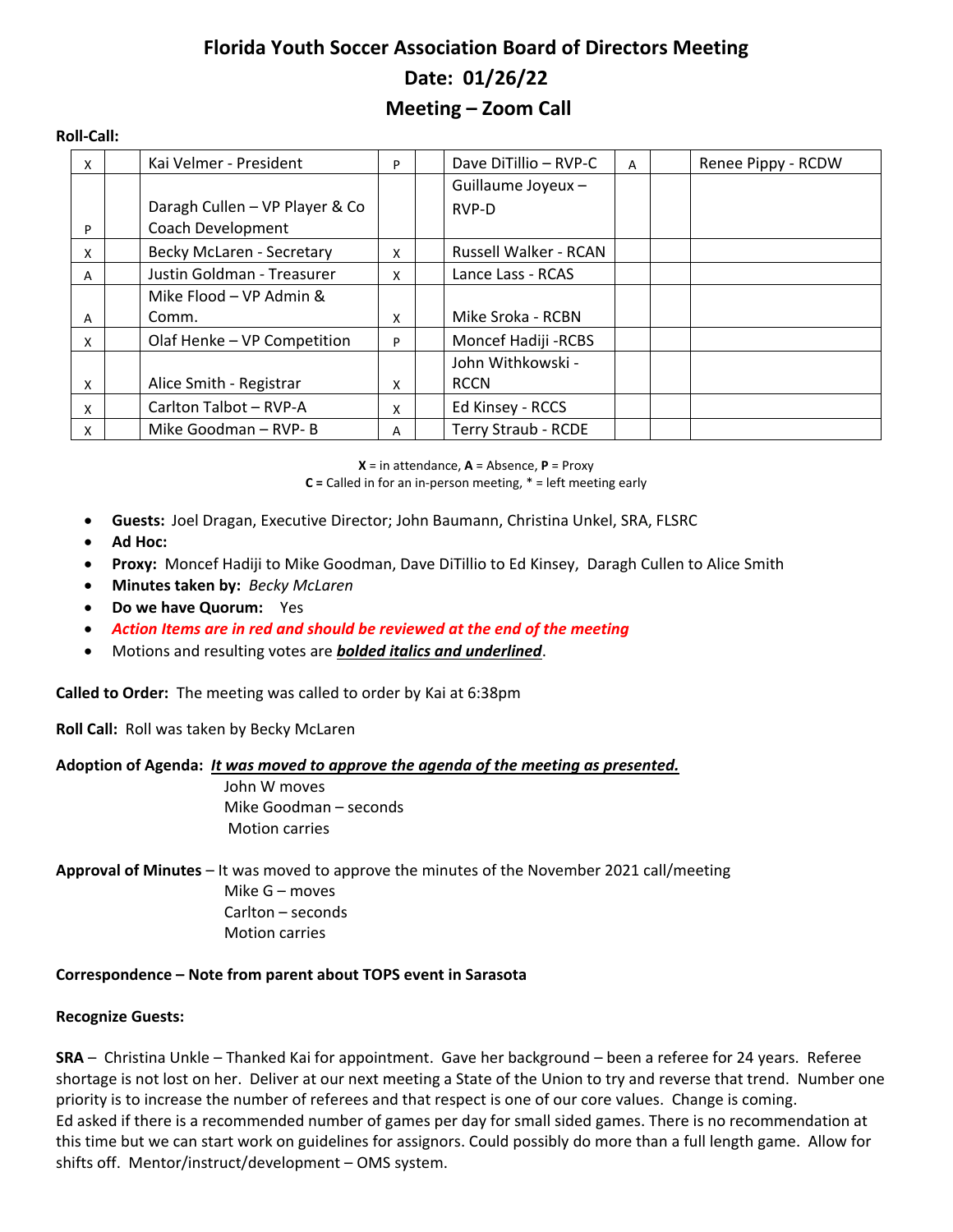**President's Report –** Will send written report tomorrow or Friday. Shout out to Russell and we are so glad to have you back. Loved seeing the support that you have received locally. Came back from Convention – had a lot of meetings and give credit to Joel who was at meetings all day.

**Secretary's Report –** report submitted

**Treasurer's Report –** report submitted – in email

**Additional Reports: VP Player and Coach Development –** Not submitted

**VP Admin & Comm –** report submitted

**VP Competition**: Will follow up with a written report. In Kansas City – focus on competition side. Spoke about Elite 64 league – club based league – clubs may apply – and they may be accepted.

**Registrar:** Still making lists and still doing quick upgrades – working to be more user friendly. Iron out leagues and tournament bugs. Registration report will be sent later – in next 24 hours.

**RVP A –** Will submit report later. Region A is doing self scheduling for early rounds.

**RVP B-** Report Submitted

**RVP – C –** Report Submitted

**RVP – D** – not submitted

**Executive Director/Staff Reports:** Just got back from convention as well. Personnel committee meeting went very well. Brought back some great things from risk management side. Happy to have SRA Christina Unkle on board. Worked a new COVID policy on website.

**Director of Coaching Report:** Unable to attend monitoring a C course.

**Standing Committee Reports (if any):** None

**Unfinished Business:** None

**New Business: Competitive Tryout Date:** It has been moved and seconded to have tryouts start May 1.  **John W – moved Alice – seconded**

 **Motion carries**

**Tryout Reform Committee:** It has been moved and seconded to approve the list of committee members as presented on the screen with the addition of another member in Region A, B and D. Mike S moves John W – seconds Motion carries

**Referee Shortage –**

**Early Planning for next year's Commissioner's Cup -**